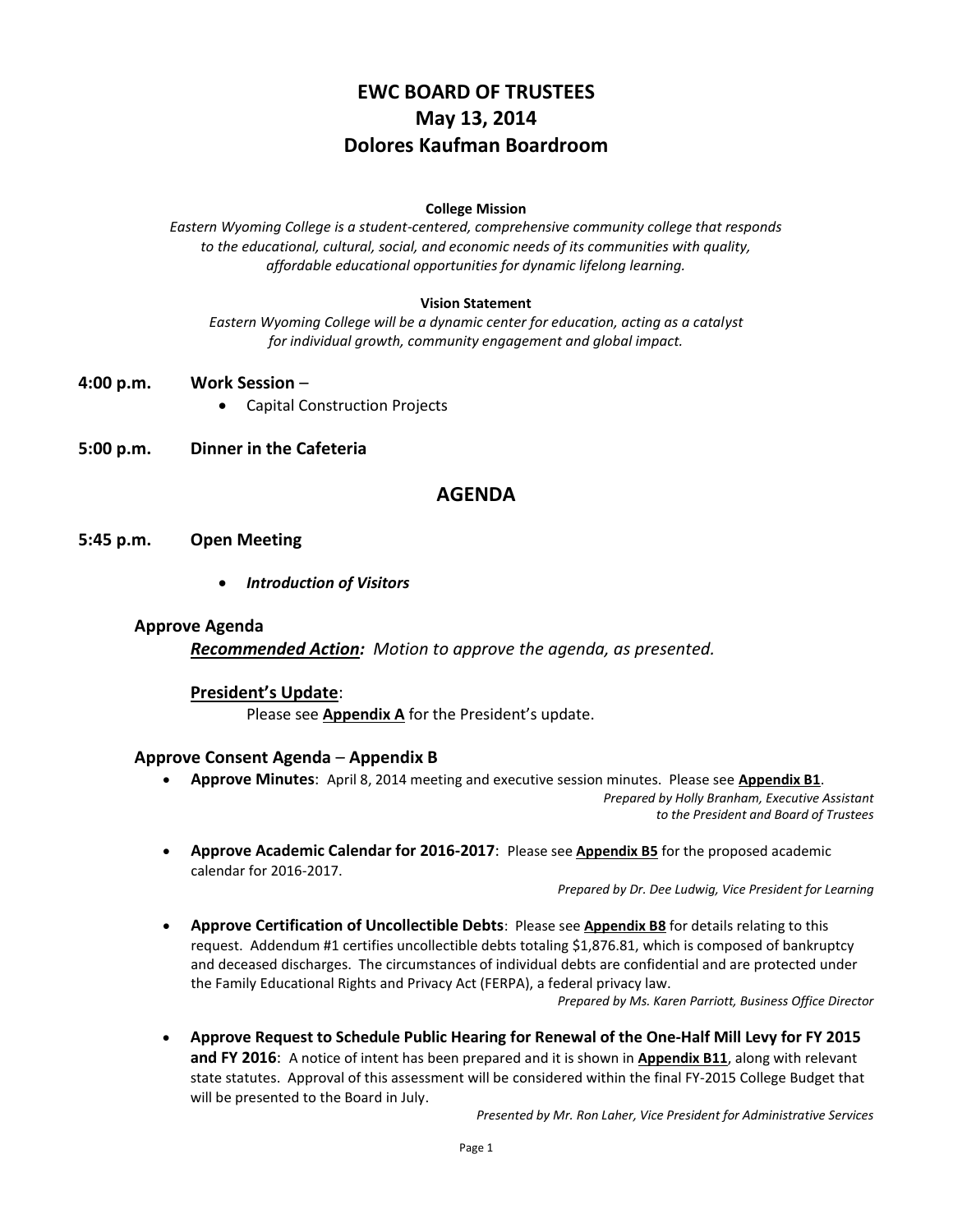**Approve Request for June Public Hearing on Final Budget for FY-2014**: In order to comply with state statutes, it is necessary under the Uniform Municipal Fiscal Procedures Act to hold a public hearing on transfers of unexpended and unencumbered appropriations. The proposed hearing notice is presented in **Appendix B12**.

*Prepared by Mr. Ron Laher, Vice President of Administrative Services*

 **Approve Updating Safe-Deposit Box Signatories**: EWC maintains a safe-deposit box at Pinnacle Bank for important papers. The current signatories to access the box are Jim Maffe, Shelly Andrews, Karen Parriott, and Holly Lara. We request approval to remove Shelly Andrews from the signature card and add Ron Laher as an authorized signatory. All other signatories will remain the same.

*Prepared by Mr. Ron Laher, Vice President of Administrative Services*

 **Authorize Dr. Armstrong to Execute a Memorandum of Understanding (MOU) for the Construction of the Career and Technical Education Center (CTEC) on behalf of EWC:** The MOU shown in **Appendix B13** is being proposed by the State of Wyoming, Department of Administration and Information, Construction Management Division, to address payment of costs associated with the planning, design, and construction of the CTEC facility. The State is responsible for contracting directly with professionals and building contractors and overseeing progress toward completion of the project in consultation with EWC. EWC's responsibility is to reimburse the State for costs exceeding \$20 million (projected to be approximately \$3.1 million). David Evans is currently reviewing the MOU and his recommendation will be available at the time of the board meeting.

*Prepared by Mr. Ron Laher, Vice President for Administrative Services*

 **Approve CRO Agreement**: The City of Torrington and Eastern Wyoming College wish to continue working together to provide a Campus Resource Officer (CRO) for the EWC/Torrington Campus. The CRO would be an employee of the City of Torrington/Torrington Police Department and would provide services to EWC to enhance the quality of life on campus by providing safety and security, maintain a high level of visibility around the campus, maintain order and provide a range of general and emergency services which may include classroom instruction. This arrangement is similar to the one that has been in place since 2009 through the federally funded COPS grant. EWC will pay the City of Torrington \$20,000 for the services of a CRO for the 2014/15 school year. Please see **Appendix B17** for a copy of the MOU.

*Prepared by Dr. Rex Cogdill, Vice President for Student Services*

 **Approve the Resignation of Pam Capron, Cosmetology Instructor**: Ms. Capron has submitted her letter of resignation effective June 30, 2014.

*Prepared by Mr. Stuart Nelson, Director of Human Resources*

 **Approve the Resignation of Jennifer Hart, Psychology Instructor**: Ms. Hart has submitted her letter of resignation effective May 13, 2014.

*Prepared by Mr. Stuart Nelson, Director of Human Resources*

*Trustees, please feel free to contact Dr. Armstrong prior to the board meeting regarding any questions you may have concerning the consent agenda.*

### **Recommended Action:** *Motion to approve the consent agenda, as presented.*

# **Action Items**

#### **Approve Financial Report**

Please see **Appendix C** for the written financial report and the construction projects update.

*Prepared by Mr. Ron Laher, Vice President for Administrative Services*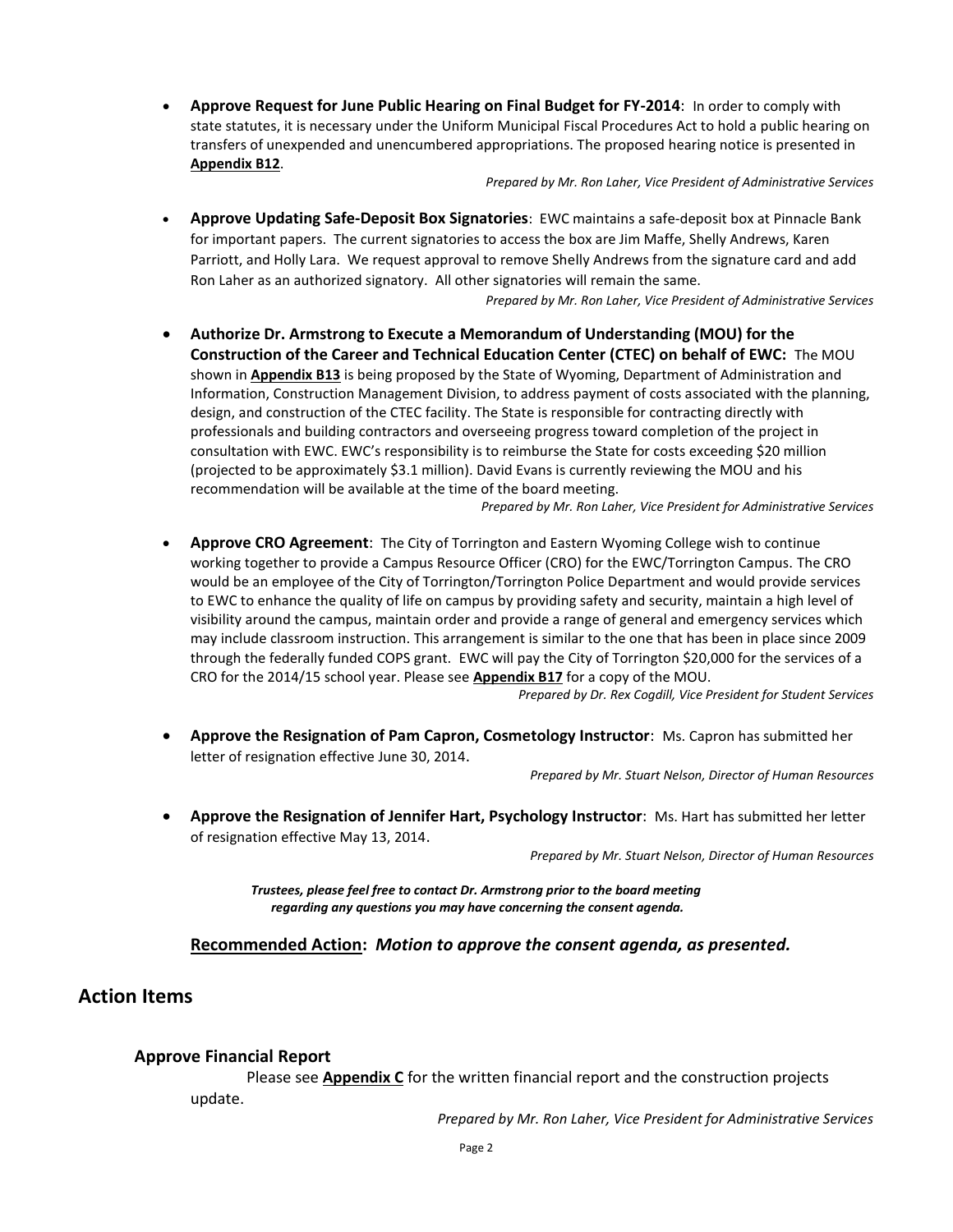# *Recommended Action: Motion to approve the financial report, as presented.*

### **Approve FY-2015 Preliminary College Budget**

Please see **Appendix D** for the FY-2015 Preliminary Budget. *Prepared by Mr. Ron Laher, Vice President for Administrative Services*

# *Recommended Action: Motion to approve the FY-2015 Preliminary College Budget, as presented.*

### **Approve Appointment of David Vondy to the Position of Athletic/Fitness Center Director**

The search committee, with Dr. Armstrong's approval, is recommending David Vondy for the position of Athletic/Fitness Center Director. David has a combined 17 years of administrative experiences in fitness centers, corporate sponsorships, fundraising, marketing, facilities and event management. David has a Master's of Science in Sport and Exercise Science and his Educational Leadership and Policy Studies degree from University of Northern Colorado. He received his Bachelor of Arts in Kinesiology from Western State Colorado University. David is a first round Hall of Fame Inductee for Wrestling and Football. He was a Wrestling Academic All American. David has served on numerous committees in the Mountaineer Athletic Association, Youth Sports organizations and at his current college. David is currently serving as Interim Assistant Athletic Director at Western State Colorado University and has also served as assistant wrestling coach at UNC, athletic director in Yuma, Brush, and Holyoke, Colorado schools

*Mr. Stuart Nelson, Director of Human Resources*

# *Recommended Action: Motion to approve the appointment of David Vondy to the position of Athletic/Fitness Center Director, as presented.*

### **Approve Appointment of Math Instructor – Douglas Campus**

Interviews for the Douglas Math instructor position are being held on May 6, 2014. A recommendation will be hand-carried to the meeting.

*Prepared by Mr. Stuart Nelson, Director of Human Resources*

# *Recommended Action: Motion to approve the appointment of a math instructor for the Douglas Campus, as presented***.**

# **Approve on First Reading the Proposed Revisions to Instruction and Supportive Services Policies and Associated Administrative Rules**

Please see **Appendix E** for the proposed changes to the Instruction and Supportive Services Policies and associated Administrative Rules. This is the next section of the Policy Manual to be updated with shorter and more concise policies and procedures being moved to administrative rules.

*Prepared by Holly Branham, Executive Asst to the President/Board of Trustees*

# *Recommended Action: Motion to approve on first reading the proposed revisions to the Instruction and Supportive Services Policies and associated Administrative Rules, as presented*.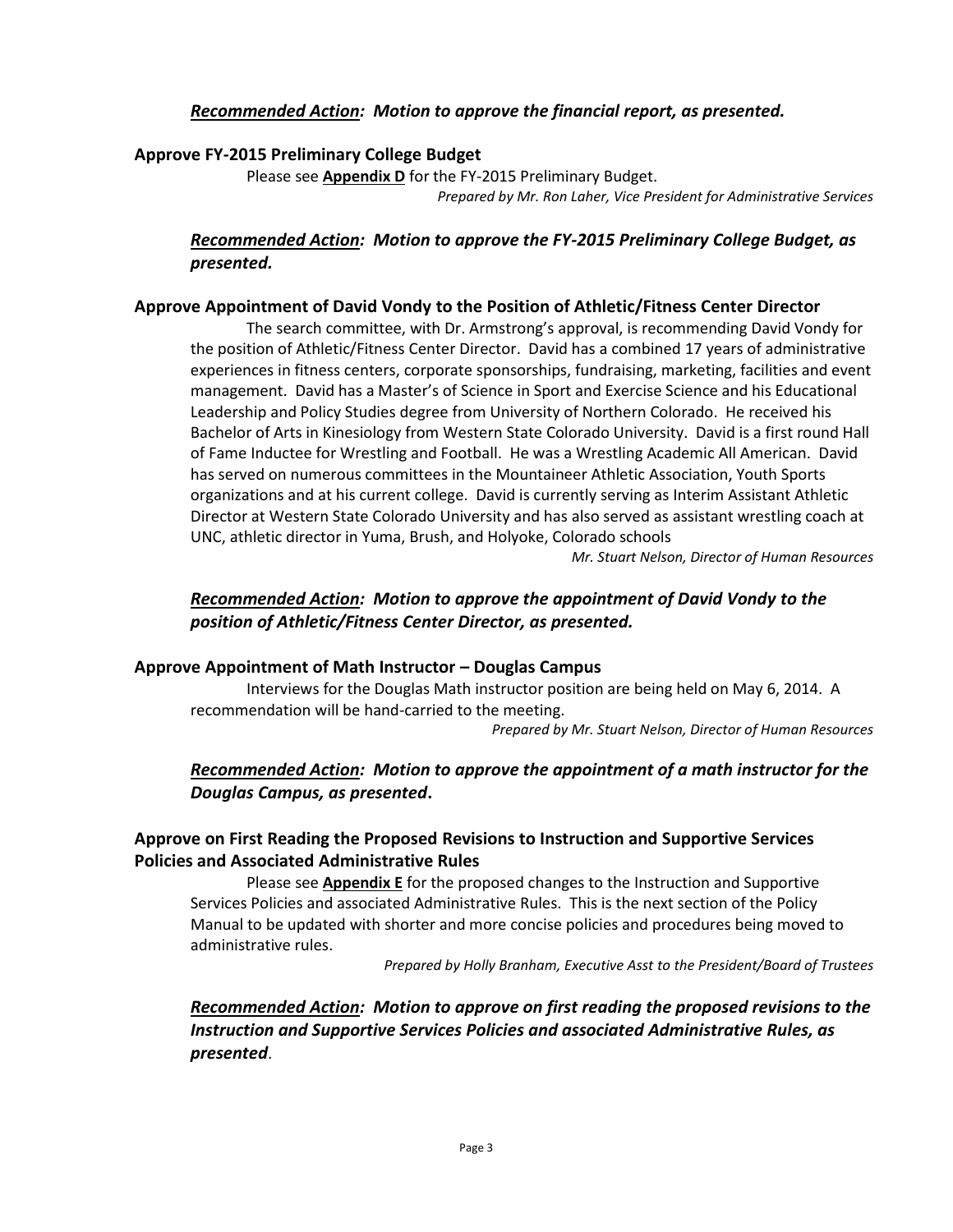# **Approve on First Reading the New Code of Ethics Policy 3.10 and Associated Administrative Rules**

Please see **Appendix F** for the proposed new Code of Ethics Policy and associated Administrative Rules.

*Prepared by Holly Branham, Executive Asst to the President/Board of Trustees*

# *Recommended Action: Motion to approve on first reading the new Code of Ethics Policy and associated Administrative Rules, as presented.*

### **Approve Revision to Administrative Rule 6.1.2 Smoking Rule**

Please see **Appendix G** for the proposed revision to the Smoking Rule. This update provides clarification regarding the use of e-cigarettes, personal vaporizers or electronic nicotine delivery systems on campus.

*Prepared by Holly Branham, Executive Asst to the President/Board of Trustees*

# *Recommended Action: Motion to approve the revisions to Administrative Rule 6.1.2 Smoking Rule, as presented.*

### **Approve Douglas Donor Recognition and Permanent Naming Amounts**

Please see **Appendix H** for a copy of Dr. Armstrong's memo to Oliver Sundby, Gary Olson, Patrick Korell, and John Patrick regarding the proposed "naming rights" for the Douglas Building. This issue was tabled to allow for further discussions. As you can see by from the memo that issue has been resolved. As a result, we are requesting board approval of the permanent naming amounts as proposed by Dr. Armstrong.

*Prepared by Holly Branham, Executive Asst to the President/Board of Trustees*

*Recommended Action: Motion to approve the proposed permanent naming amounts for the Douglas Building, as presented.*

# **Approve Seeking Funding for Both the ATEC and CTEC Buildings Through a Ballot Proposition**

*Recommended Action: Motion to approve seeking funding for both buildings through a ballot proposition, as presented*.

# **INFORMATION ITEMS**

### **Student Services Update**:

Please see **Appendix I** for the Student Services update.

*Prepared by Dr. Rex Cogdill, Vice President for Student Services*

# **College Relations Update**:

Holly and I recently traveled to Cheyenne and spent time visiting with LCCC folks about their recent bond. They shared examples, resources and lots of great advice. We appreciate their support and willingness to share following their successful bond campaign.

The College Relations office has been quite busy with end of the semester projects and new projects. We have recently completed the summer community education schedule and did similar schedules which included community ed and credit courses for the outreach sites in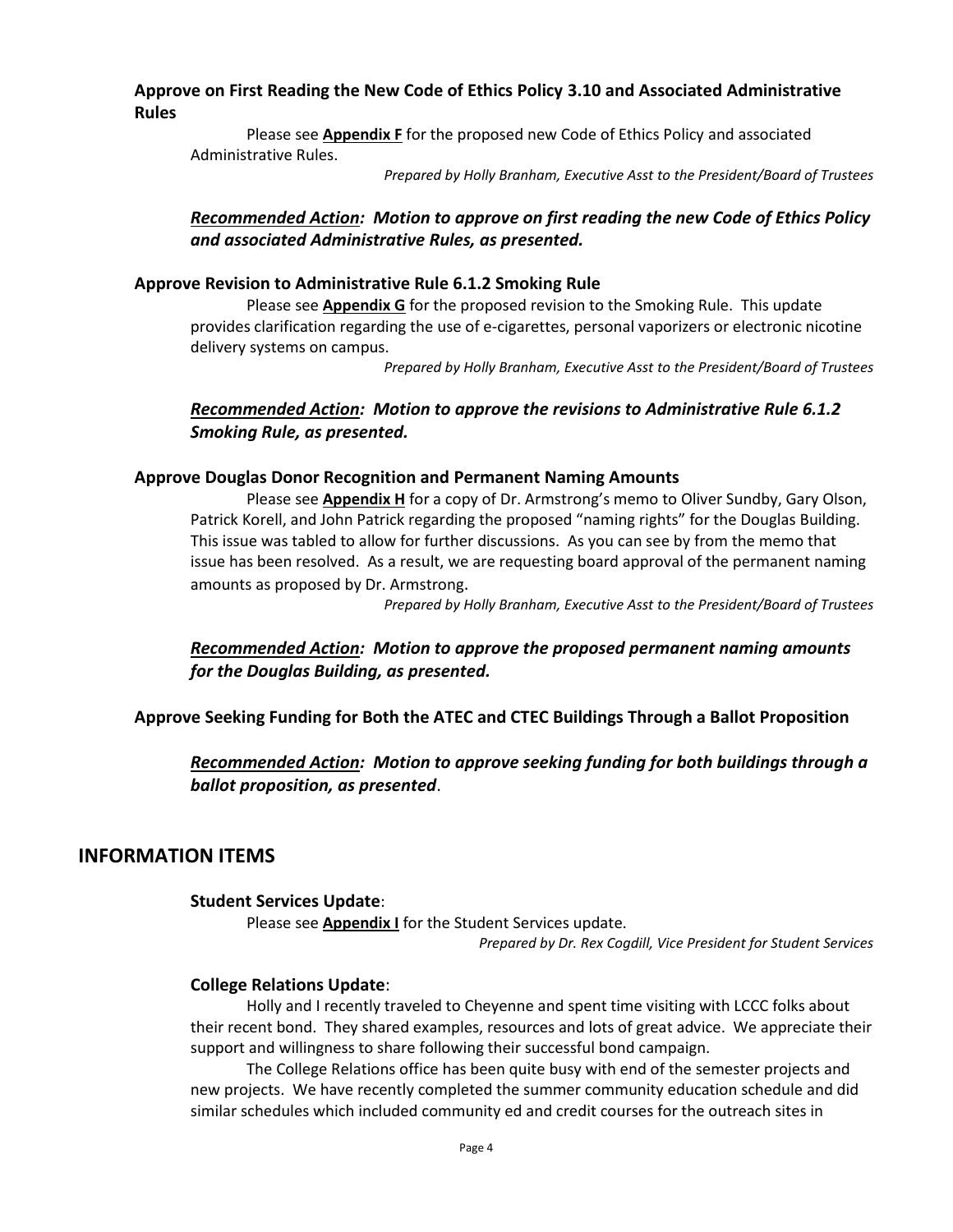Converse, Crook and Platte counties. This is a new initiative for us and we are excited to see where this grows from here.

As the semester comes to an end we also gear up for all of our summer projects as we prepare for the fall semester. We will also be working with Dr. Armstrong on informational materials for the pending construction projects.

*Prepared by Ms. Tami Afdahl, Director of College Relations*

### **Human Resources Update**:

Please see **Appendix J** for the Human Resources update.

*Prepared by Mr. Stuart Nelson, Director of Human Resources*

### **Learning Update**:

Please see **Appendix K** for the Learning update.

*Prepared by Dr. Dee Ludwig, Vice President for Learning*

- o **Spring Integrated Postsecondary Education Data Systems (IPEDS) Collection Information**: Please see **Appendix L** for details of the Spring IPEDS information. *Prepared by Ms. Kimberly Russell, Director of Institutional Research*
- o **Graduate and Transfer Survey Results**: Please see **Appendix M** for a copy of the survey results.

*Prepared by Ms. Kimberly Russell, Director of Institutional Research*

### **Trustee Topics**

### o **May 27, 2014 – Special Board Meeting**

- **Determine face-to-face meeting or teleconference**
- **F** Time of meeting
- **Lancer Hall bid opening and selection of contractor**
- **Personnel appointments**

### **Adjournment**